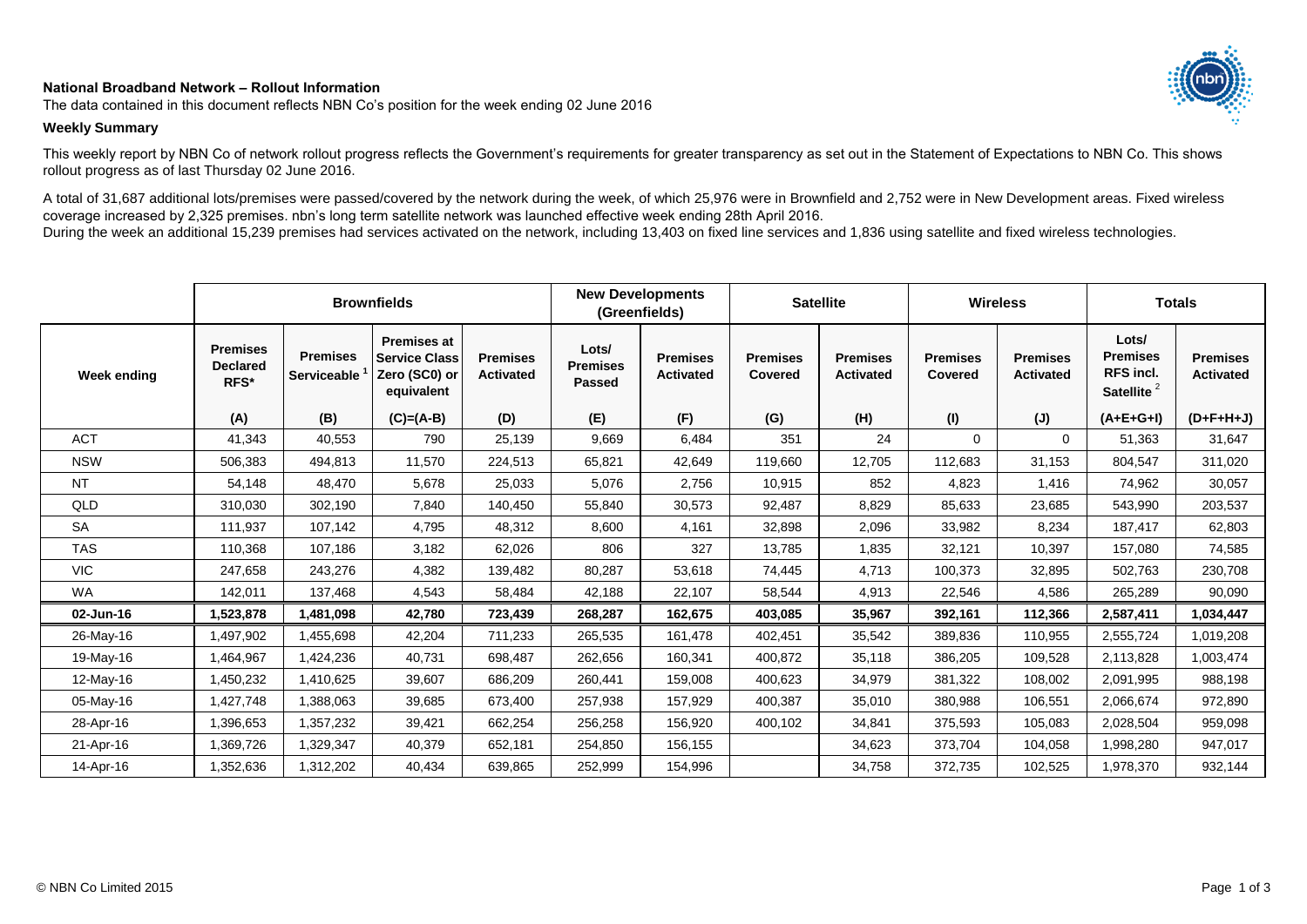## **National Broadband Network – Rollout Information**

The data contained in this document reflects NBN Co's position for the week ending 02 June 2016

|             |                                             |                 | <b>Brownfields</b>                                                        |                                     | <b>New Developments</b><br>(Greenfields)  |                                     | <b>Satellite</b>           |                                     | <b>Wireless</b>            |                                     | <b>Totals</b>                                                   |                                     |
|-------------|---------------------------------------------|-----------------|---------------------------------------------------------------------------|-------------------------------------|-------------------------------------------|-------------------------------------|----------------------------|-------------------------------------|----------------------------|-------------------------------------|-----------------------------------------------------------------|-------------------------------------|
| Week ending | <b>Premises</b><br>Declared RFS Serviceable | <b>Premises</b> | <b>Premises at</b><br><b>Service Class</b><br>Zero (SC0) or<br>equivalent | <b>Premises</b><br><b>Activated</b> | Lots/<br><b>Premises</b><br><b>Passed</b> | <b>Premises</b><br><b>Activated</b> | <b>Premises</b><br>Covered | <b>Premises</b><br><b>Activated</b> | <b>Premises</b><br>Covered | <b>Premises</b><br><b>Activated</b> | Lots/<br><b>Premises</b><br>RFS incl.<br>Satellite <sup>2</sup> | <b>Premises</b><br><b>Activated</b> |
|             | (A)                                         | (B)             | $(C)=(A-B)$                                                               | (D)                                 | (E)                                       | (F)                                 | (G)                        | (H)                                 | (1)                        | (J)                                 | $(A+E+G+I)$                                                     | $(D+F+H+J)$                         |
| 07-Apr-16   | 1,347,173                                   | 1,305,626       | 41,547                                                                    | 627,761                             | 250,472                                   | 153,795                             |                            | 34,869                              | 372,288                    | 100,925                             | 1,969,933                                                       | 917,350                             |
| 31-Mar-16   | 1,341,450                                   | 1,297,902       | 43,548                                                                    | 616,076                             | 249,839                                   | 152,548                             |                            | 34,869                              | 369,970                    | 99,455                              | 1,961,259                                                       | 902,948                             |
| 24-Mar-16   | 1,322,861                                   | 1,280,016       | 42,845                                                                    | 608,719                             | 247,935                                   | 151,788                             |                            | 34,959                              | 359,124                    | 98,602                              | 1,929,920                                                       | 894,068                             |
| 17-Mar-16   | 1,296,828                                   | 1,254,003       | 42,825                                                                    | 596,238                             | 246,374                                   | 150,212                             |                            | 34,986                              | 358,840                    | 97,307                              | 1,902,042                                                       | 878,743                             |
| 10-Mar-16   | 1,284,466                                   | 1,240,666       | 43,800                                                                    | 585,153                             | 243,729                                   | 148,819                             |                            | 34,685                              | 358,867                    | 95,978                              | 1,887,062                                                       | 864,635                             |
| 03-Mar-16   | 1,263,266                                   | 1,218,715       | 44,551                                                                    | 574,334                             | 242,061                                   | 147,435                             |                            | 35,130                              | 358,702                    | 94,550                              | 1,864,029                                                       | 851,449                             |
| 25-Feb-16   | 1,228,774                                   | 1,184,593       | 44,181                                                                    | 563,389                             | 240,417                                   | 145,948                             |                            | 35,233                              | 351,887                    | 93,076                              | 1,821,078                                                       | 837,646                             |
| 18-Feb-16   | 1,188,204                                   | 1,144,731       | 43,473                                                                    | 550,706                             | 238,153                                   | 144,282                             |                            | 35,311                              | 349,538                    | 91,651                              | 1,775,895                                                       | 821,950                             |
| 11-Feb-16   | 1,163,160                                   | 1,121,316       | 41,844                                                                    | 539,206                             | 236,614                                   | 142,860                             |                            | 35,443                              | 349,597                    | 90,186                              | 1,749,371                                                       | 807,695                             |
| 04-Feb-16   | 1,135,475                                   | 1,091,868       | 43,607                                                                    | 527,532                             | 234,959                                   | 141,375                             |                            | 35,485                              | 348,688                    | 88,680                              | 1,719,122                                                       | 793,072                             |
| 28-Jan-16   | 1,098,564                                   | 1,055,892       | 42,672                                                                    | 516,796                             | 233,642                                   | 139,958                             |                            | 35,801                              | 342,768                    | 87,325                              | 1,674,974                                                       | 779,880                             |
| 21-Jan-16   | 1,079,828                                   | 1,036,699       | 43,129                                                                    | 508,404                             | 231,915                                   | 138,759                             |                            | 35,801                              | 342,696                    | 86,352                              | 1,654,439                                                       | 769,316                             |
| 14-Jan-16   | 1,072,276                                   | 1,028,676       | 43,600                                                                    | 498,122                             | 230,792                                   | 137,387                             |                            | 35,801                              | 341,157                    | 84,857                              | 1,644,225                                                       | 756,167                             |
| 07-Jan-16   | 1,054,690                                   | 1,012,175       | 42,515                                                                    | 487,841                             | 229,277                                   | 135,780                             |                            | 35,801                              | 339,949                    | 83,409                              | 1,623,916                                                       | 742,831                             |
| 31-Dec-15   | 1,054,028                                   | 1,010,803       | 43,225                                                                    | 482,534                             | 229,161                                   | 135,080                             |                            | 36,003                              | 339,783                    | 82,435                              | 1,622,972                                                       | 736,052                             |
| 24-Dec-15   | 1,054,028                                   | 1,010,803       | 43,225                                                                    | 482,534                             | 229,161                                   | 135,080                             |                            | 36,003                              | 339,783                    | 82,435                              | 1,622,972                                                       | 736,052                             |
| 17-Dec-15   | 1,044,732                                   | 999,036         | 45,696                                                                    | 473,528                             | 226,836                                   | 133,129                             |                            | 36,003                              | 338,032                    | 81,570                              | 1,609,600                                                       | 724,230                             |
| 10-Dec-15   | 1,012,377                                   | 966,548         | 45,829                                                                    | 464,434                             | 224,522                                   | 131,637                             |                            | 36,364                              | 328,665                    | 80,432                              | 1,565,564                                                       | 712,867                             |
| 03-Dec-15   | 991,879                                     | 945,058         | 46,821                                                                    | 455,272                             | 223,457                                   | 130,353                             |                            | 36,158                              | 316,422                    | 79,219                              | 1,531,758                                                       | 701,002                             |
| 26-Nov-15   | 962,825                                     | 916,513         | 46,312                                                                    | 446,622                             | 221,862                                   | 129,234                             |                            | 36,485                              | 309,976                    | 78,069                              | 1,494,663                                                       | 690,410                             |
| 19-Nov-15   | 948,752                                     | 902,409         | 46,343                                                                    | 438,119                             | 219,841                                   | 127,873                             |                            | 36,485                              | 303,986                    | 76,837                              | 1,472,579                                                       | 679,314                             |
| 12-Nov-15   | 936,397                                     | 889,216         | 47,181                                                                    | 429,926                             | 218,302                                   | 126,687                             |                            | 36,559                              | 302,659                    | 75,637                              | 1,457,358                                                       | 668,809                             |
| 05-Nov-15   | 910,638                                     | 864,037         | 46,601                                                                    | 421,412                             | 216,569                                   | 125,342                             |                            | 36,607                              | 301,687                    | 74,467                              | 1,428,894                                                       | 657,828                             |